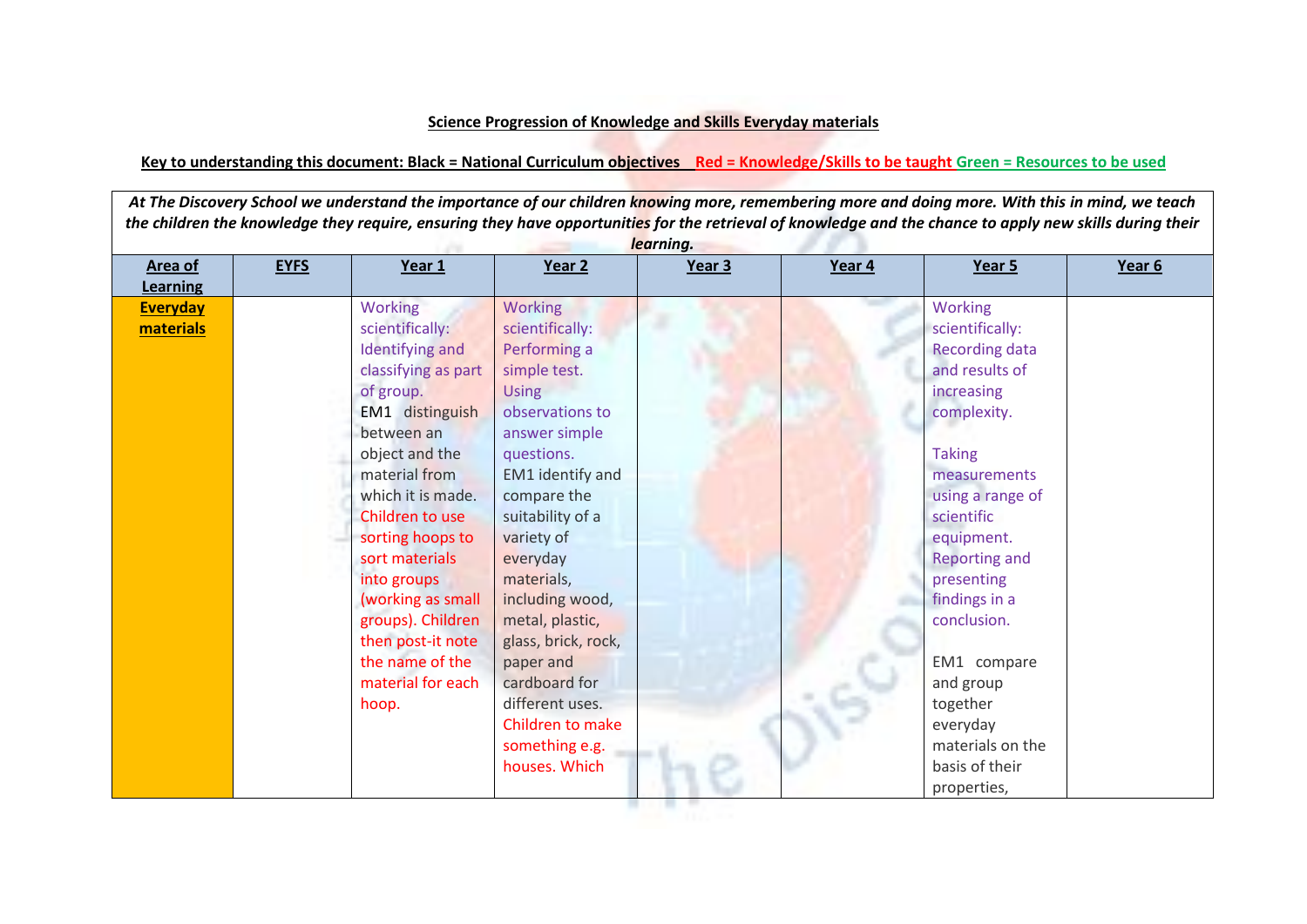| suitable?<br>hardness,<br>Working<br>Children to make<br>solubility,<br>scientifically:<br>a prediction of<br>transparency,<br>which material<br>Identifying and<br>conductivity<br>classifying.<br>will be most<br>(electrical and<br>effective.<br>thermal), and<br>EM2- identify<br>response to<br>and name a<br><b>Working</b><br>magnets.<br>variety of<br>Children have a<br>scientifically:<br>everyday<br>Performing a<br>selection of<br>materials,<br>simple test.<br>objects on their<br>including wood,<br><b>Gathering and</b><br>tables to test.<br>plastic, glass,<br>recording data.<br>Children must<br>metal, water, and<br>test based on<br><b>Using</b><br>rock.<br>observations to<br>their properties.<br><b>Material</b><br>answer questions.<br>Teacher can give<br>detectives-hunt<br>EM2 find out how<br>children an idea<br>around the school<br>of how to test<br>the shapes of<br>to find materials<br>solid objects<br>and then children<br>and record in<br>made from some<br>can generate<br>simple scaffolded<br>materials can be<br>their own<br>table. Pictures<br>changed by<br>investigations<br>could be used to<br>afterwards.<br>squashing,<br>support LA<br>Children to<br>children.<br>bending, twisting<br>and stretching.<br>record results in<br>Children to make<br>their own table.<br>a prediction.<br>Working<br>Children then<br><b>Working</b><br>scientifically:<br>scientifically:<br>investigate a<br><b>Using</b><br>range of materials<br><b>Recording data</b><br>observations and<br>and results of<br>to see which<br>ideas to suggest<br>increasing | material is best | including their |
|-----------------------------------------------------------------------------------------------------------------------------------------------------------------------------------------------------------------------------------------------------------------------------------------------------------------------------------------------------------------------------------------------------------------------------------------------------------------------------------------------------------------------------------------------------------------------------------------------------------------------------------------------------------------------------------------------------------------------------------------------------------------------------------------------------------------------------------------------------------------------------------------------------------------------------------------------------------------------------------------------------------------------------------------------------------------------------------------------------------------------------------------------------------------------------------------------------------------------------------------------------------------------------------------------------------------------------------------------------------------------------------------------------------------------------------------------------------------------------------------------------------------------------------------------------------------------------------------------------------------|------------------|-----------------|
|                                                                                                                                                                                                                                                                                                                                                                                                                                                                                                                                                                                                                                                                                                                                                                                                                                                                                                                                                                                                                                                                                                                                                                                                                                                                                                                                                                                                                                                                                                                                                                                                                 |                  |                 |
|                                                                                                                                                                                                                                                                                                                                                                                                                                                                                                                                                                                                                                                                                                                                                                                                                                                                                                                                                                                                                                                                                                                                                                                                                                                                                                                                                                                                                                                                                                                                                                                                                 |                  |                 |
|                                                                                                                                                                                                                                                                                                                                                                                                                                                                                                                                                                                                                                                                                                                                                                                                                                                                                                                                                                                                                                                                                                                                                                                                                                                                                                                                                                                                                                                                                                                                                                                                                 |                  |                 |
|                                                                                                                                                                                                                                                                                                                                                                                                                                                                                                                                                                                                                                                                                                                                                                                                                                                                                                                                                                                                                                                                                                                                                                                                                                                                                                                                                                                                                                                                                                                                                                                                                 |                  |                 |
|                                                                                                                                                                                                                                                                                                                                                                                                                                                                                                                                                                                                                                                                                                                                                                                                                                                                                                                                                                                                                                                                                                                                                                                                                                                                                                                                                                                                                                                                                                                                                                                                                 |                  |                 |
|                                                                                                                                                                                                                                                                                                                                                                                                                                                                                                                                                                                                                                                                                                                                                                                                                                                                                                                                                                                                                                                                                                                                                                                                                                                                                                                                                                                                                                                                                                                                                                                                                 |                  |                 |
|                                                                                                                                                                                                                                                                                                                                                                                                                                                                                                                                                                                                                                                                                                                                                                                                                                                                                                                                                                                                                                                                                                                                                                                                                                                                                                                                                                                                                                                                                                                                                                                                                 |                  |                 |
|                                                                                                                                                                                                                                                                                                                                                                                                                                                                                                                                                                                                                                                                                                                                                                                                                                                                                                                                                                                                                                                                                                                                                                                                                                                                                                                                                                                                                                                                                                                                                                                                                 |                  |                 |
|                                                                                                                                                                                                                                                                                                                                                                                                                                                                                                                                                                                                                                                                                                                                                                                                                                                                                                                                                                                                                                                                                                                                                                                                                                                                                                                                                                                                                                                                                                                                                                                                                 |                  |                 |
|                                                                                                                                                                                                                                                                                                                                                                                                                                                                                                                                                                                                                                                                                                                                                                                                                                                                                                                                                                                                                                                                                                                                                                                                                                                                                                                                                                                                                                                                                                                                                                                                                 |                  |                 |
|                                                                                                                                                                                                                                                                                                                                                                                                                                                                                                                                                                                                                                                                                                                                                                                                                                                                                                                                                                                                                                                                                                                                                                                                                                                                                                                                                                                                                                                                                                                                                                                                                 |                  |                 |
|                                                                                                                                                                                                                                                                                                                                                                                                                                                                                                                                                                                                                                                                                                                                                                                                                                                                                                                                                                                                                                                                                                                                                                                                                                                                                                                                                                                                                                                                                                                                                                                                                 |                  |                 |
|                                                                                                                                                                                                                                                                                                                                                                                                                                                                                                                                                                                                                                                                                                                                                                                                                                                                                                                                                                                                                                                                                                                                                                                                                                                                                                                                                                                                                                                                                                                                                                                                                 |                  |                 |
|                                                                                                                                                                                                                                                                                                                                                                                                                                                                                                                                                                                                                                                                                                                                                                                                                                                                                                                                                                                                                                                                                                                                                                                                                                                                                                                                                                                                                                                                                                                                                                                                                 |                  |                 |
|                                                                                                                                                                                                                                                                                                                                                                                                                                                                                                                                                                                                                                                                                                                                                                                                                                                                                                                                                                                                                                                                                                                                                                                                                                                                                                                                                                                                                                                                                                                                                                                                                 |                  |                 |
|                                                                                                                                                                                                                                                                                                                                                                                                                                                                                                                                                                                                                                                                                                                                                                                                                                                                                                                                                                                                                                                                                                                                                                                                                                                                                                                                                                                                                                                                                                                                                                                                                 |                  |                 |
|                                                                                                                                                                                                                                                                                                                                                                                                                                                                                                                                                                                                                                                                                                                                                                                                                                                                                                                                                                                                                                                                                                                                                                                                                                                                                                                                                                                                                                                                                                                                                                                                                 |                  |                 |
|                                                                                                                                                                                                                                                                                                                                                                                                                                                                                                                                                                                                                                                                                                                                                                                                                                                                                                                                                                                                                                                                                                                                                                                                                                                                                                                                                                                                                                                                                                                                                                                                                 |                  |                 |
|                                                                                                                                                                                                                                                                                                                                                                                                                                                                                                                                                                                                                                                                                                                                                                                                                                                                                                                                                                                                                                                                                                                                                                                                                                                                                                                                                                                                                                                                                                                                                                                                                 |                  |                 |
|                                                                                                                                                                                                                                                                                                                                                                                                                                                                                                                                                                                                                                                                                                                                                                                                                                                                                                                                                                                                                                                                                                                                                                                                                                                                                                                                                                                                                                                                                                                                                                                                                 |                  |                 |
|                                                                                                                                                                                                                                                                                                                                                                                                                                                                                                                                                                                                                                                                                                                                                                                                                                                                                                                                                                                                                                                                                                                                                                                                                                                                                                                                                                                                                                                                                                                                                                                                                 |                  |                 |
|                                                                                                                                                                                                                                                                                                                                                                                                                                                                                                                                                                                                                                                                                                                                                                                                                                                                                                                                                                                                                                                                                                                                                                                                                                                                                                                                                                                                                                                                                                                                                                                                                 |                  |                 |
|                                                                                                                                                                                                                                                                                                                                                                                                                                                                                                                                                                                                                                                                                                                                                                                                                                                                                                                                                                                                                                                                                                                                                                                                                                                                                                                                                                                                                                                                                                                                                                                                                 |                  |                 |
|                                                                                                                                                                                                                                                                                                                                                                                                                                                                                                                                                                                                                                                                                                                                                                                                                                                                                                                                                                                                                                                                                                                                                                                                                                                                                                                                                                                                                                                                                                                                                                                                                 |                  |                 |
|                                                                                                                                                                                                                                                                                                                                                                                                                                                                                                                                                                                                                                                                                                                                                                                                                                                                                                                                                                                                                                                                                                                                                                                                                                                                                                                                                                                                                                                                                                                                                                                                                 |                  |                 |
|                                                                                                                                                                                                                                                                                                                                                                                                                                                                                                                                                                                                                                                                                                                                                                                                                                                                                                                                                                                                                                                                                                                                                                                                                                                                                                                                                                                                                                                                                                                                                                                                                 |                  |                 |
|                                                                                                                                                                                                                                                                                                                                                                                                                                                                                                                                                                                                                                                                                                                                                                                                                                                                                                                                                                                                                                                                                                                                                                                                                                                                                                                                                                                                                                                                                                                                                                                                                 |                  |                 |
|                                                                                                                                                                                                                                                                                                                                                                                                                                                                                                                                                                                                                                                                                                                                                                                                                                                                                                                                                                                                                                                                                                                                                                                                                                                                                                                                                                                                                                                                                                                                                                                                                 |                  |                 |
|                                                                                                                                                                                                                                                                                                                                                                                                                                                                                                                                                                                                                                                                                                                                                                                                                                                                                                                                                                                                                                                                                                                                                                                                                                                                                                                                                                                                                                                                                                                                                                                                                 |                  |                 |
|                                                                                                                                                                                                                                                                                                                                                                                                                                                                                                                                                                                                                                                                                                                                                                                                                                                                                                                                                                                                                                                                                                                                                                                                                                                                                                                                                                                                                                                                                                                                                                                                                 |                  |                 |
|                                                                                                                                                                                                                                                                                                                                                                                                                                                                                                                                                                                                                                                                                                                                                                                                                                                                                                                                                                                                                                                                                                                                                                                                                                                                                                                                                                                                                                                                                                                                                                                                                 |                  |                 |
|                                                                                                                                                                                                                                                                                                                                                                                                                                                                                                                                                                                                                                                                                                                                                                                                                                                                                                                                                                                                                                                                                                                                                                                                                                                                                                                                                                                                                                                                                                                                                                                                                 |                  |                 |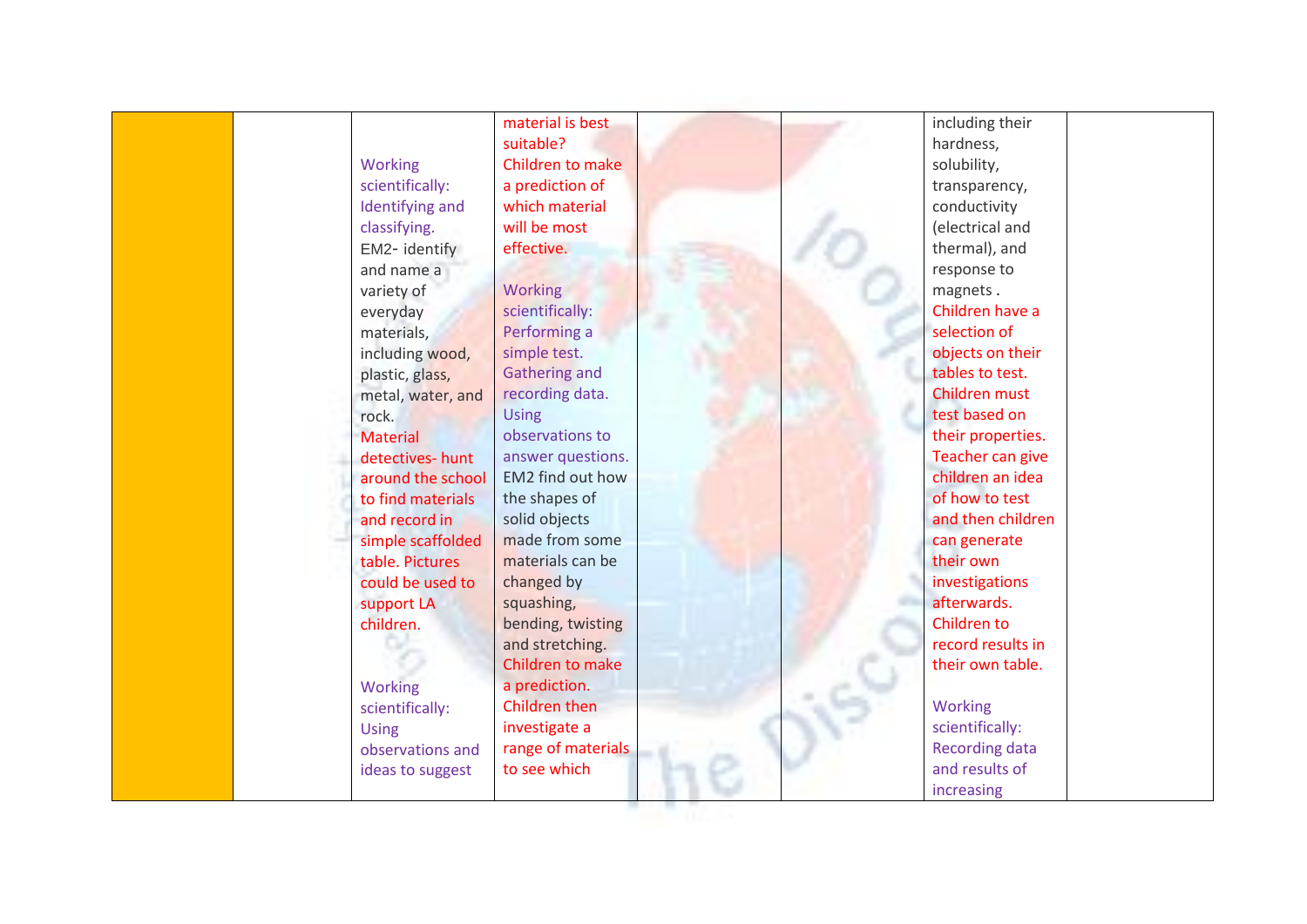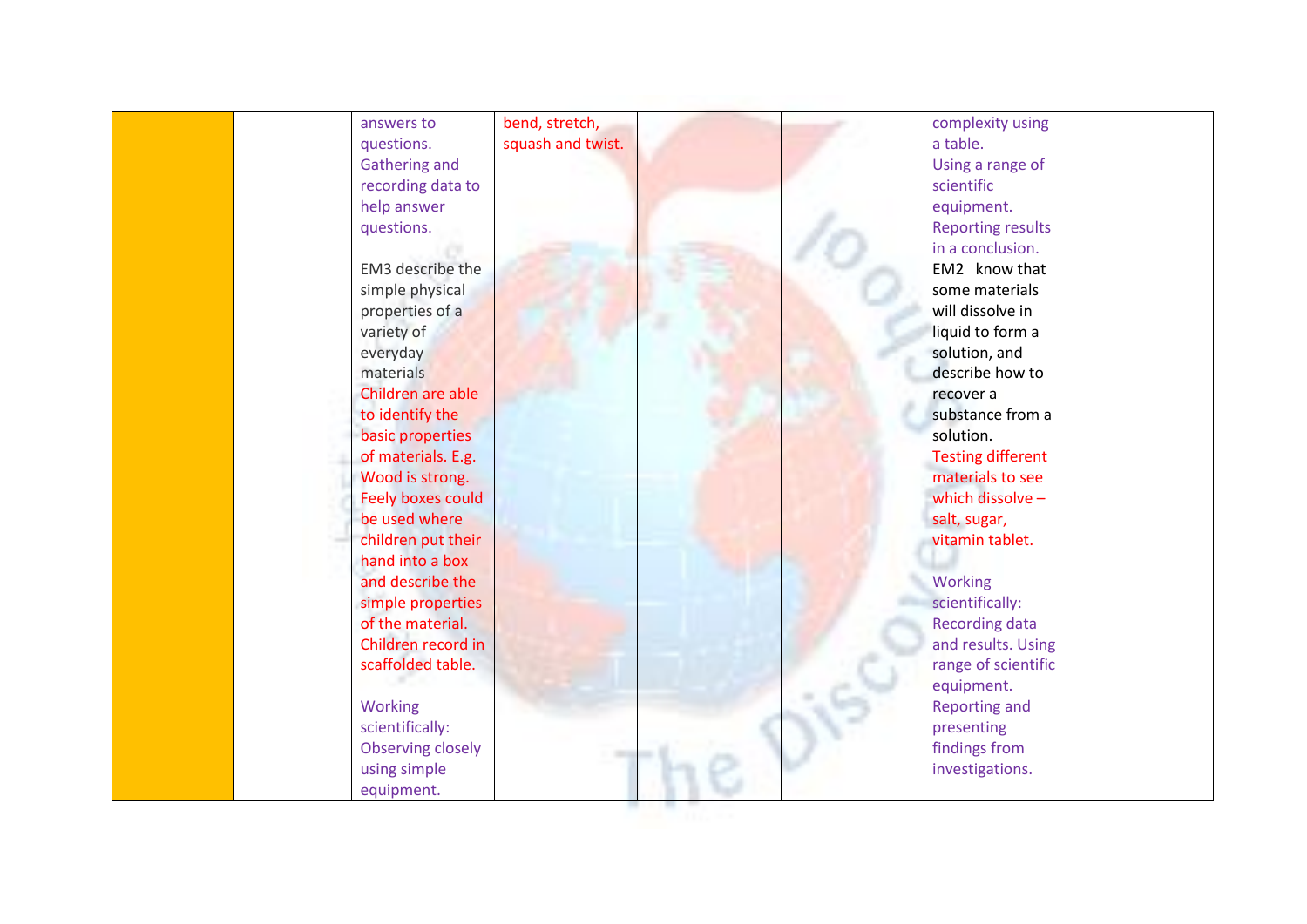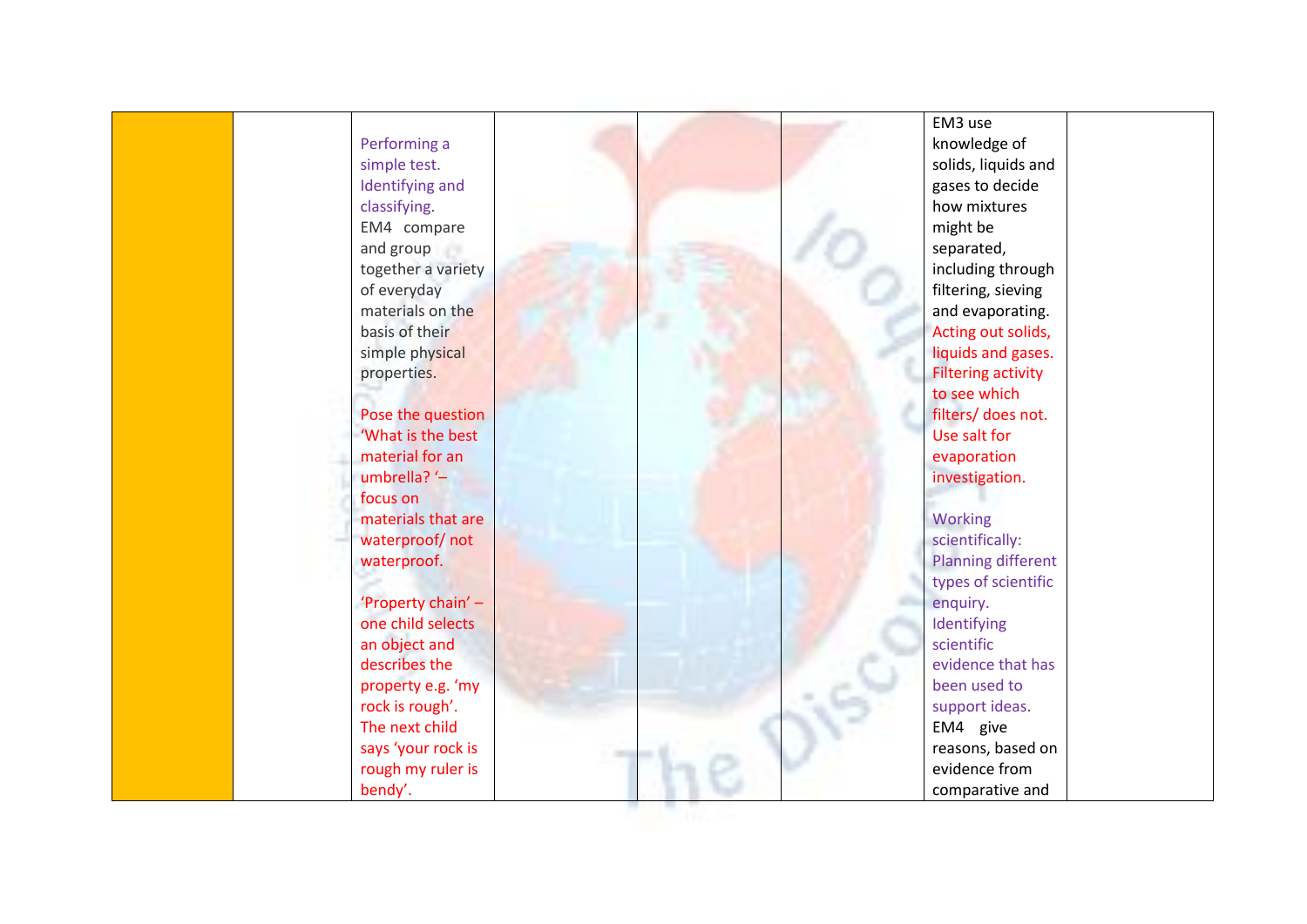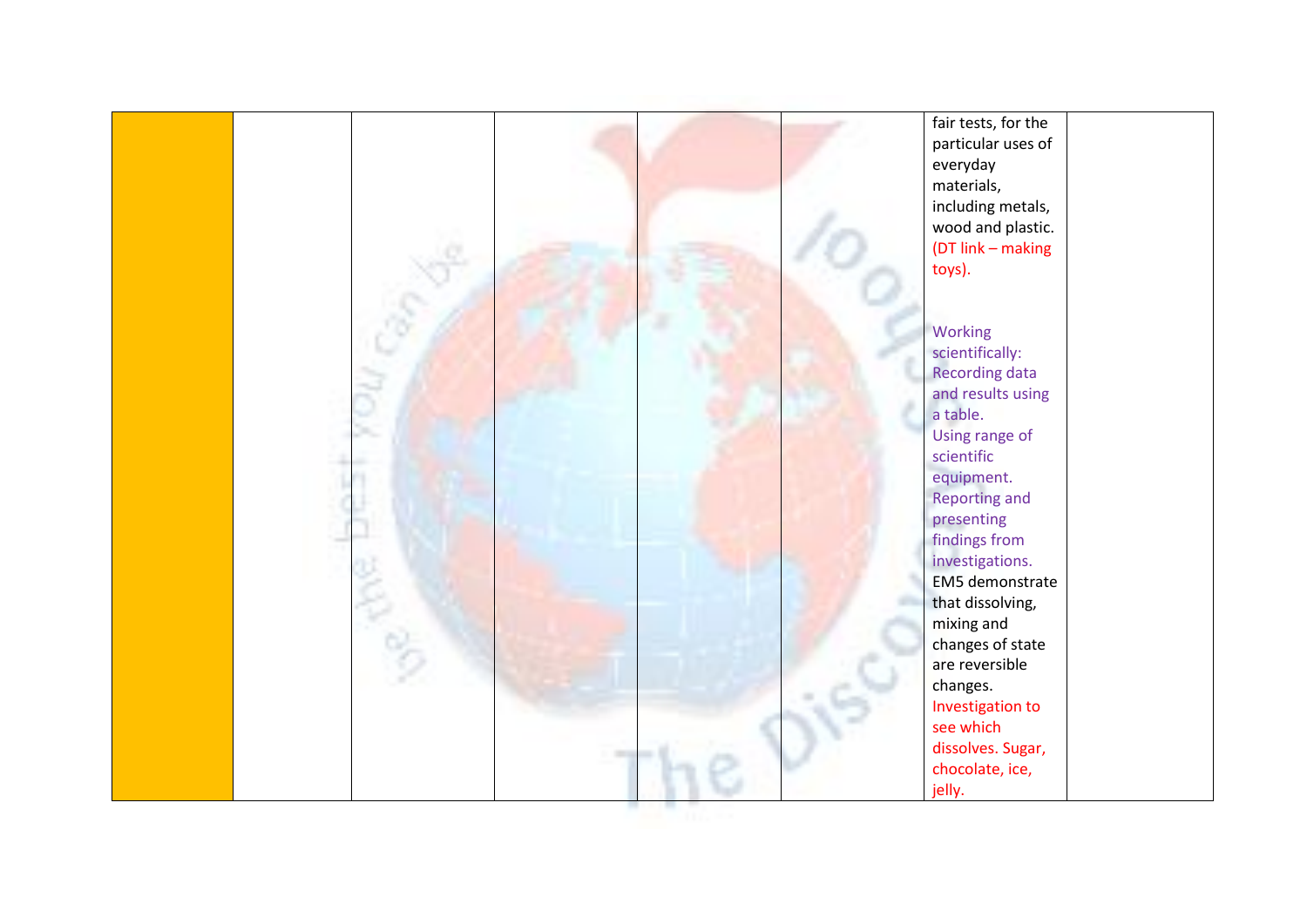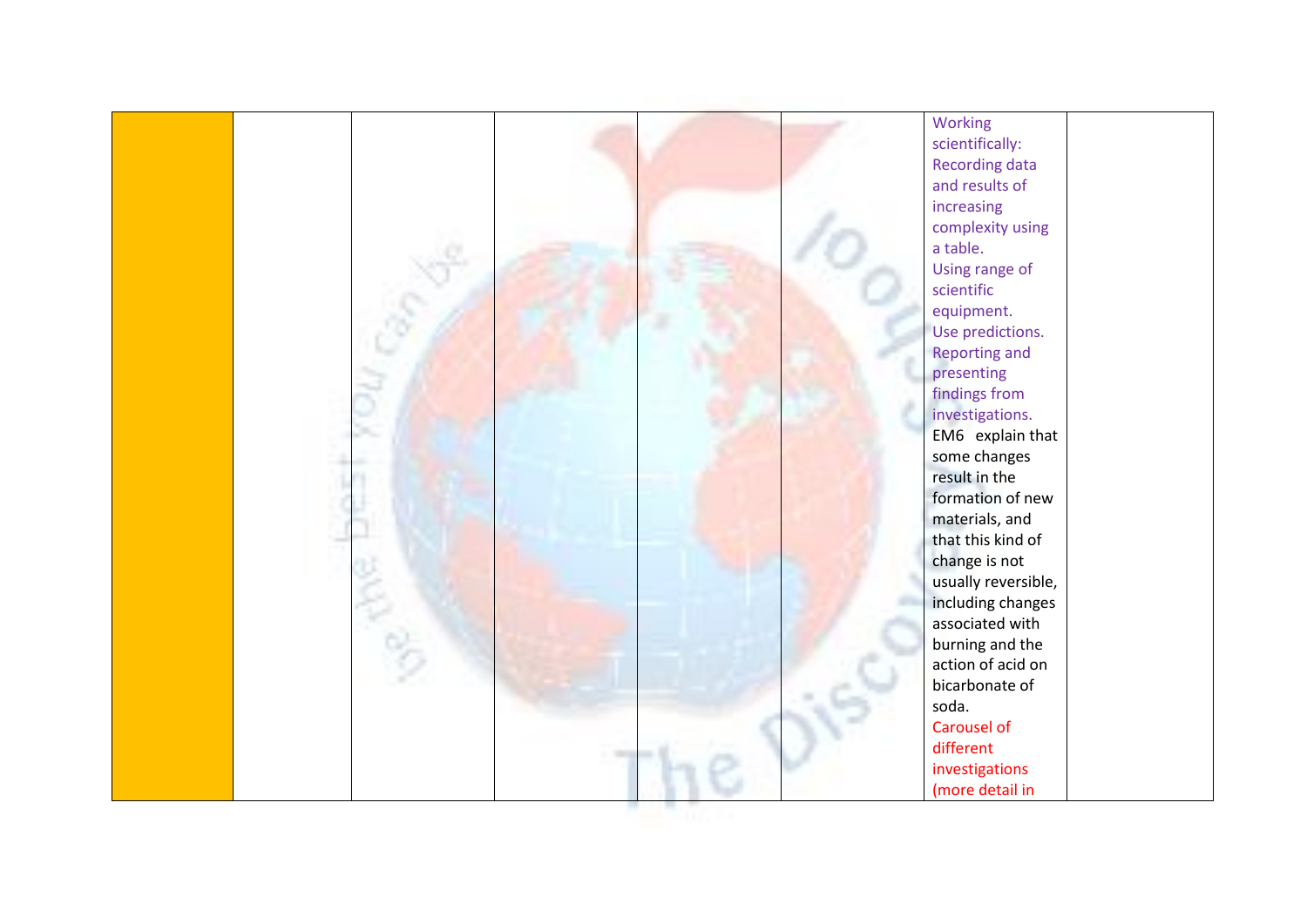|                          |                                                                                                                                                               |                                            |  | <b>Andrew Berry</b><br>scheme):<br>Making toast,<br><b>Bicarbonate of</b><br>soda experiment<br>- mixing vinegar<br>and bicarbonate<br>of soda together<br>to produce<br>carbon dioxide.<br>Indigestion tablet<br>in water. Then<br>put balloon over<br>the top to see the<br>balloon expand. |  |
|--------------------------|---------------------------------------------------------------------------------------------------------------------------------------------------------------|--------------------------------------------|--|-----------------------------------------------------------------------------------------------------------------------------------------------------------------------------------------------------------------------------------------------------------------------------------------------|--|
| <b>Key</b><br>Vocabulary | Wood, plastic,<br>glass, metal,<br>water, rock, hard,<br>soft, stretchy,<br>stiff, dull, rough,<br>smooth, bendy,<br>not bendy,<br>absorbent,<br>transparent. | Squash, bend,<br>stretch, twist,<br>solid. |  | Hardness,<br>solubility,<br>transparency,<br>conductivity,<br>electrical,<br>thermal,<br>magnetic,<br>filtering, sieving,<br>evaporation, fair<br>test, dissolving,<br>mixing, reversible<br>change,<br>bicarbonate of<br>soda.                                                               |  |
|                          |                                                                                                                                                               |                                            |  |                                                                                                                                                                                                                                                                                               |  |